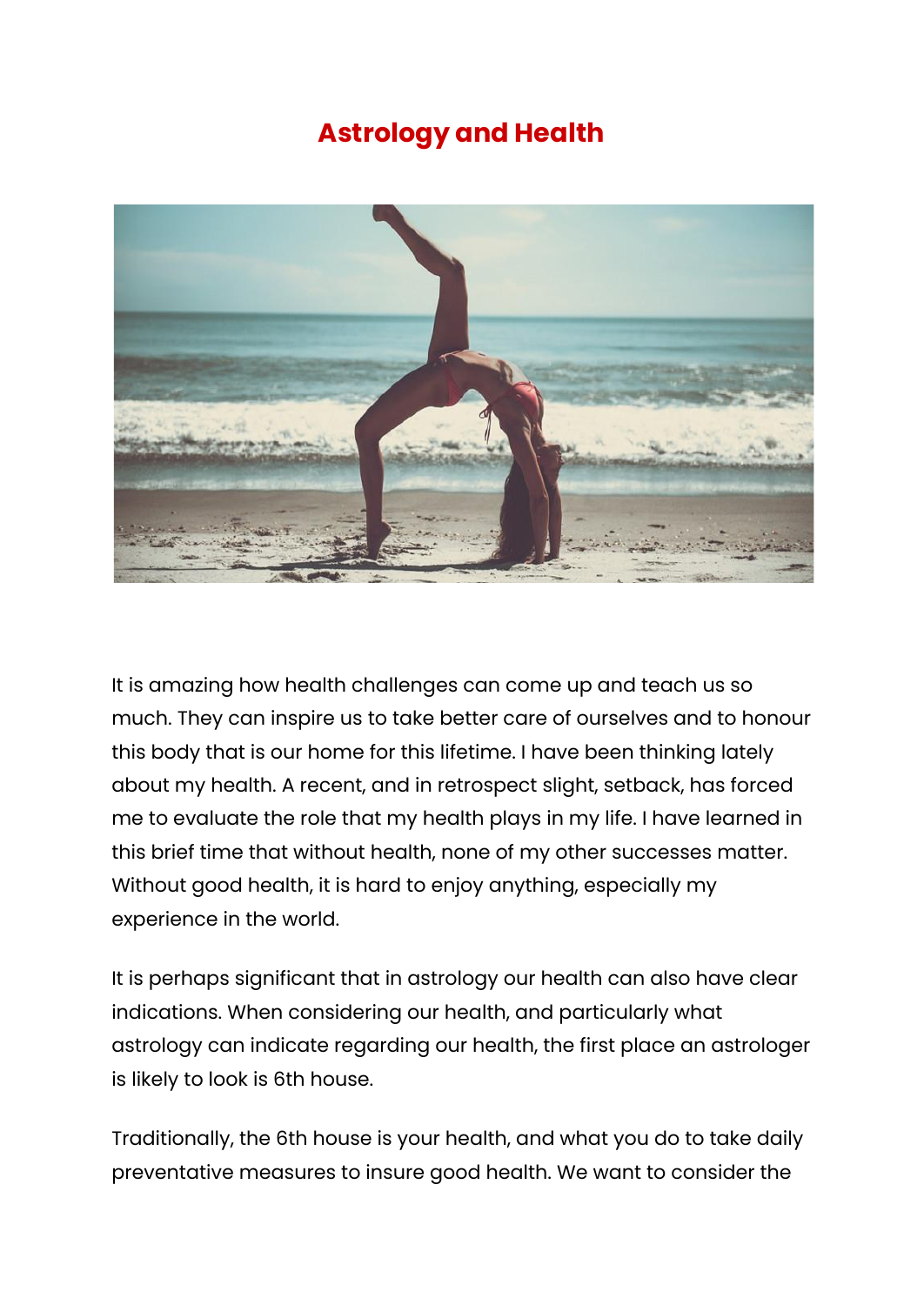cusp sign and any planets that are placed within this house, either at birth, by transit, or progression. We would also want to consider the 6th house's ruling planet, and how it is operating within a chart.

The sign of the 6th house will be significant in explaining how a person approaches their health. Each sign rules different parts of the body, so the sign placement can indicate the types of issues that will ask for attention.

Here is a list of sign rulerships to different parts of the body:

Aries: head, particularly the forehead

Taurus: neck, upper back, and in particular the shoulders

Gemini: arms and hands

Cancer: The digestive system, chest and breasts

Leo: Heart

Virgo: intestines and lower stomach

Libra: middle of the back, kidneys, and the centre of gravity for the body

Scorpio: reproductive organs, hips and lower back

Sagittarius: thighs

Capricorn: knees and the skeleton structure

Aquarius: nervous system, shins, calves, and ankles

Pisces: feet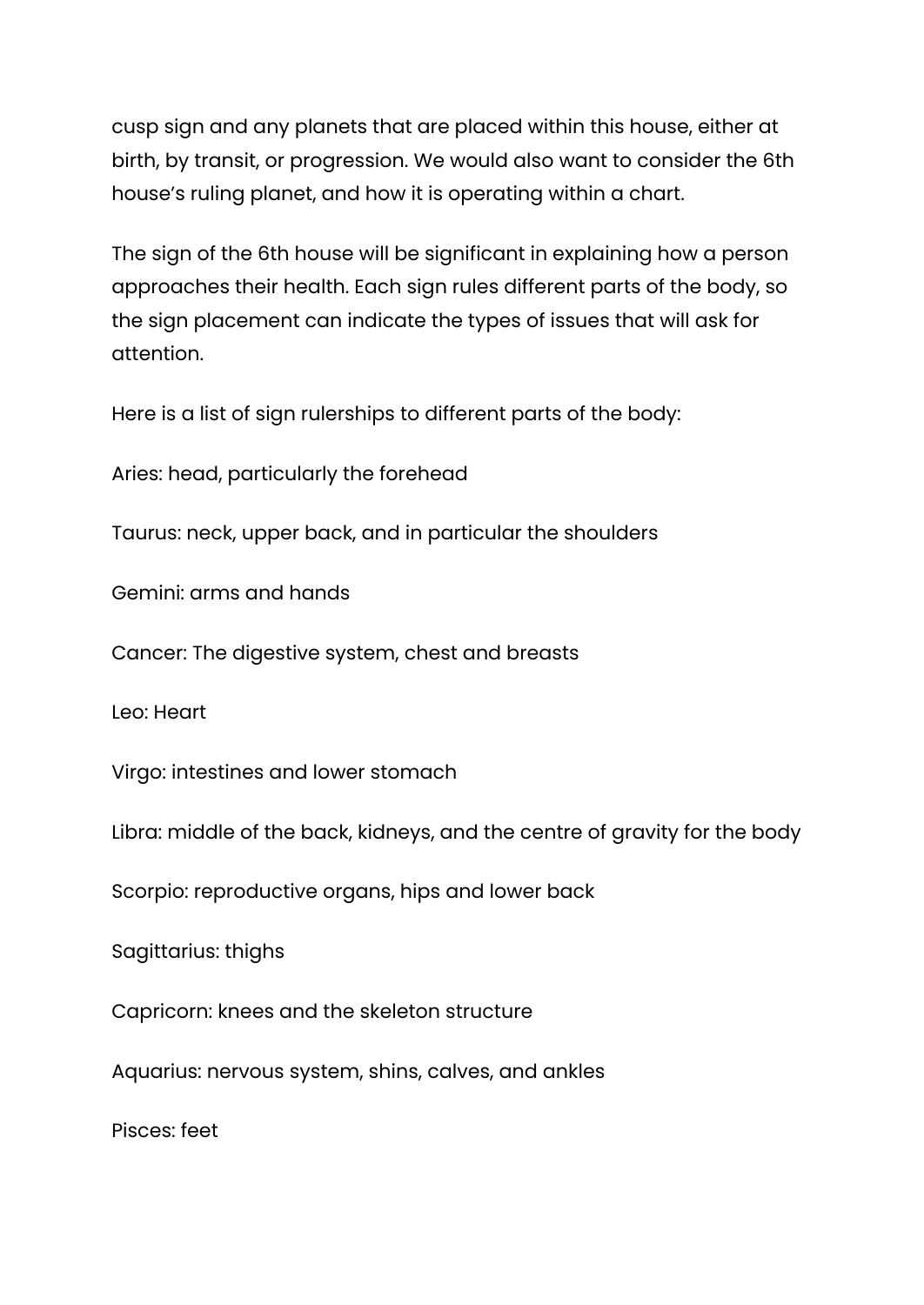The planets in the 6th house are also important, and the conversations they are having with other planets can indicate where our strengths and challenges are. For example, a planet with many hard aspects would indicate opportunities to take responsibility and grow through challenges. Easy aspects would suggest where we can take for granted how blessed we are. Natal planets represent a life pattern. Planets by transit or progression can speak to lessons that are here for a time and will eventually pass.

Here is a list of how planets in the 6th house could be affecting your health:

Sun: Much of your identity is found in honouring your body and taking care of yourself. When you forget this, life can seem to fall apart around you. Make taking care of you first and life is experienced more pleasantly.

Moon: Changes occur frequently. Much of your joy comes from being "in your body" and feeling your presence within. Circulation of blood equals circulation of joy. You feel better about your entire life experience when you are feeling good physically.

Mercury: You may spend a lot of time thinking about what you can do about your health, talking about it with others, and considering how to make it better. You are likely to be analytical when considering your health. Working with written affirmations could be very beneficial.

Venus: You love pleasure and feeling great. Comfort and luxury may make you sedentary. Focusing on how good it feels to be healthy, and the pleasure you can derive from a great state of physical health, is the way to turn this to your advantage.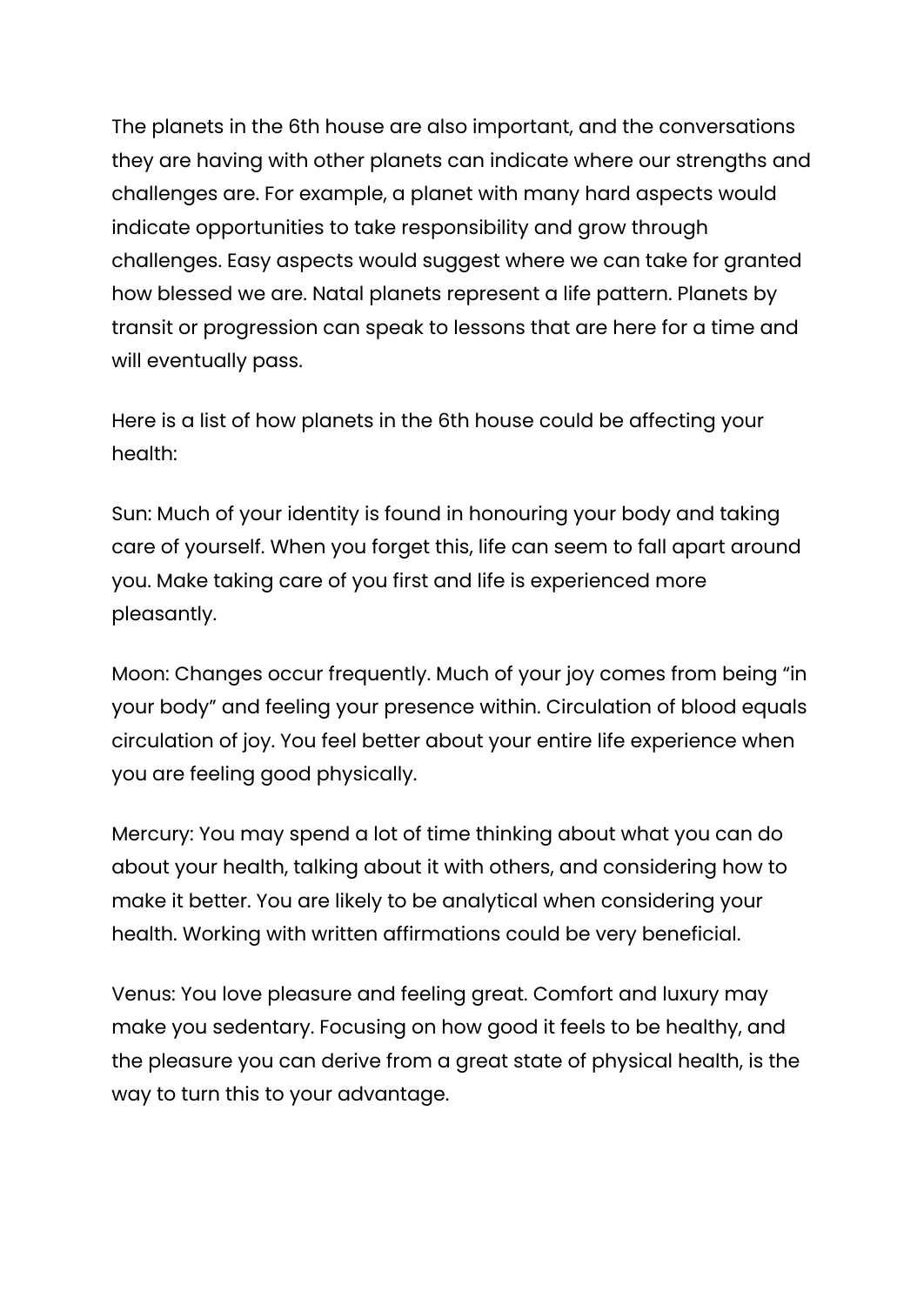Mars: You are driven to take care of your health. Problems related to an excess of heat, such as boils and rashes in areas of the body related to the sign placement of Mars in your 6th house, can occur if you don't exert this powerful energy through vigorous exercise. Great energy is available to you that you feel within. A very good placement for an athlete.

Jupiter: You may enjoy very good health in your lifetime. You can take a very philosophical view to honouring your body and incorporate that in your life. There is a lot of healing energy available to you should any issues arise.

Saturn: Early challenges, particularly before the age of 30, can occur. You are driven to take care of yourself physically out of a feeling of insecurity. Once you put the fears aside you take greater responsibility for your health. Great benefits are available to you through your persistent and diligent effort.

Uranus: Drastic changes occur with your health. Problems strike suddenly and unexpectedly and can just as quickly vanish.

Neptune: There may be confusion as to the source and cause of any health problems that occur. Misdiagnoses are possible. Your physic state is intimately connected with your health.

Pluto: You are likely to experience a complete reversal in your health situation in your lifetime. Early health challenges can lead you to take control and to take care of yourself. It is through your physical body that you find your power.

Astrology has been defined as a symbolic understanding of interpreting our world. Health can be a metaphor for how we interact with ourselves, and therefore with our daily world. It is here where things happen at a